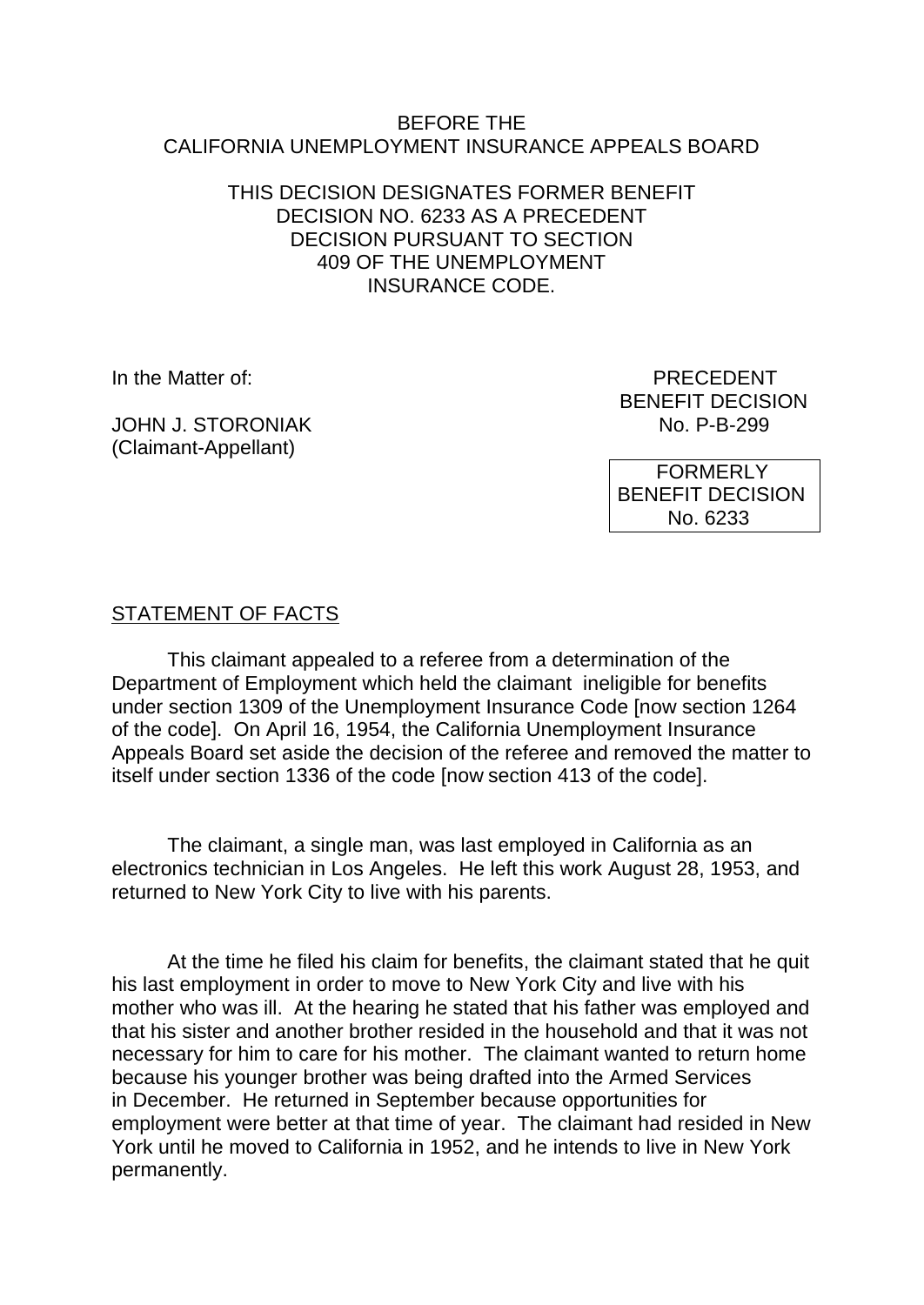On September 10, 1953 the claimant registered for work and filed a claim for benefits against California as the liable state in the New York City office of the New York State Employment Service. The claimant obtained employment on September 18, 1953, which lasted until December 11, 1953. On December 14, 1953, the claimant filed an additional claim for benefits. On January 4, 1954, the California Department of Employment issued a determination holding the claimant ineligible for benefits for an indefinite period commencing September 10, 1953, under section 1309 of the Unemployment Insurance Code [now section 1264 of the code].

# REASONS FOR DECISION

Section 1309 of the code (formerly section 58.1 of the act) [now section 1264 of the code] provides:

"Notwithstanding any other provision of this division, an employee who leaves his or her employment to be married or to accompany his or her spouse to or join her or him at a place from which it is impractical to commute to such employment or whose marital or domestic duties cause him or her to resign from his or her employment shall not be eligible for unemployment insurance benefits for the duration of the ensuing period of unemployment and until he or she has secured bona fide employment subsequent to the date of such voluntary leaving; provided that, notwithstanding any other provision of this division, this section shall apply only to claims for unemployment compensation benefits and shall not apply to claims for unemployment compensation disability benefits. The provisions of this section shall not be applicable if the individual at the time of such voluntary leaving was and at the time of filing a claim for benefits is the sole or major support of his or her family."

Section 1256 of the code (formerly section 58(a)(1) of the act) provides that an individual shall be disqualified for benefits if he left his most recent work without good cause.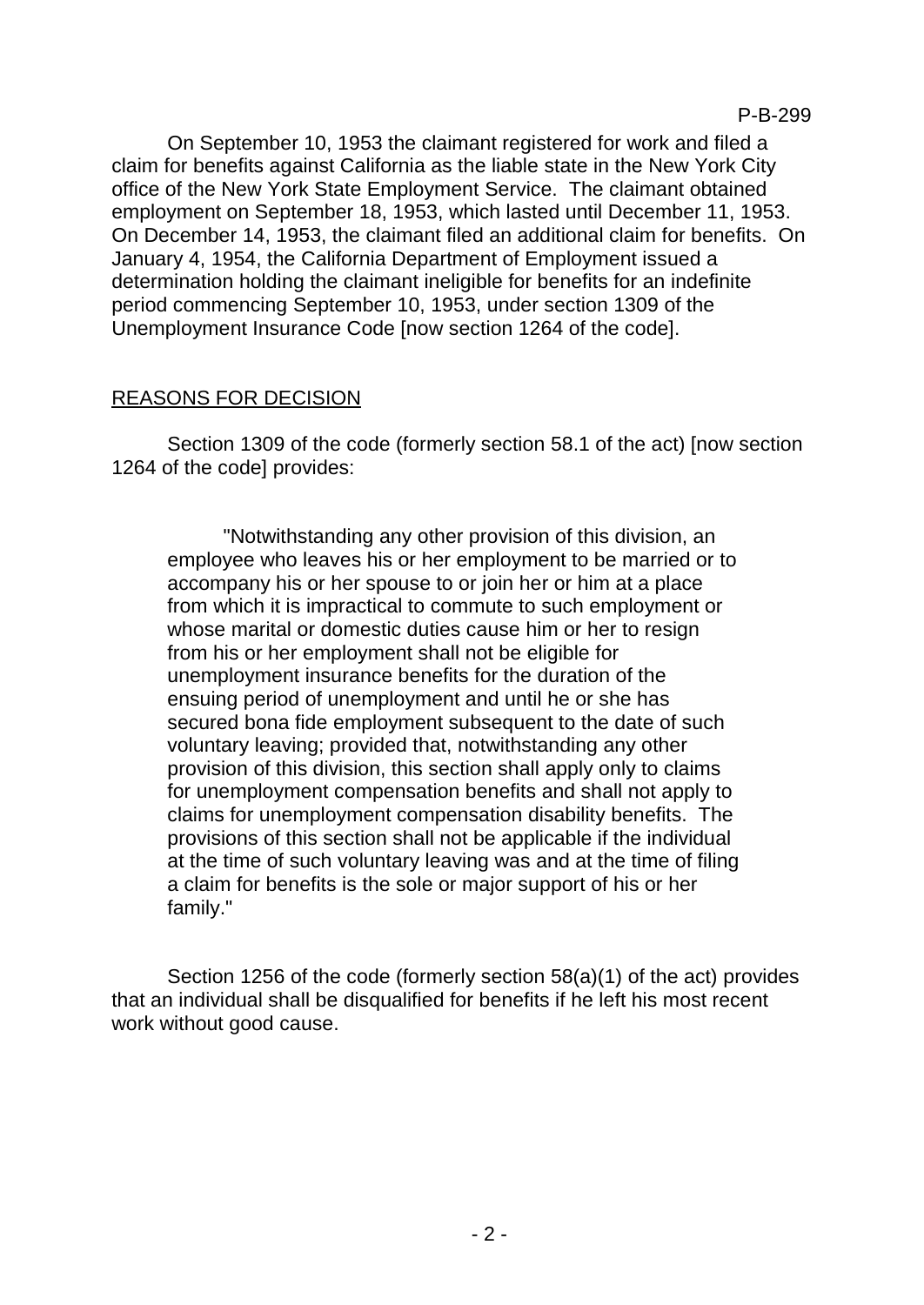In the instant case, the claimant was not removing himself from the labor market but was merely transferring from one labor market to another. He was not leaving his employment to remain at home but to seek employment in another area and in fact he did secure employment almost immediately upon arriving in New York. (Benefit Decision No. 6199) In our opinion, the claimant did this because of a personal preference to return to his former home. Accordingly, the claimant is not subject to the provisions of section 1309 of the code [now section 1264 of the code] but is subject to the provisions of section 1256 of the code. We have previously held that a leaving of work to return to a former residence and labor market is not with good cause within the meaning of section 1256 of the code (Benefit Decisions Nos. 5097 and 5245).

#### DECISION

The determination of the department is modified. The claimant is not ineligible under section 1309 of the code [now section 1264 of the code]. The claimant is disqualified for a five-week period commencing September 10, 1953 under section 1256 of the code.

Sacramento, California, February 4, 1955.

# CALIFORNIA UNEMPLOYMENT INSURANCE APPEALS BOARD

MICHAEL B. KUNZ, Chairman

GLENN V. WALLS

EDWARD CAIN